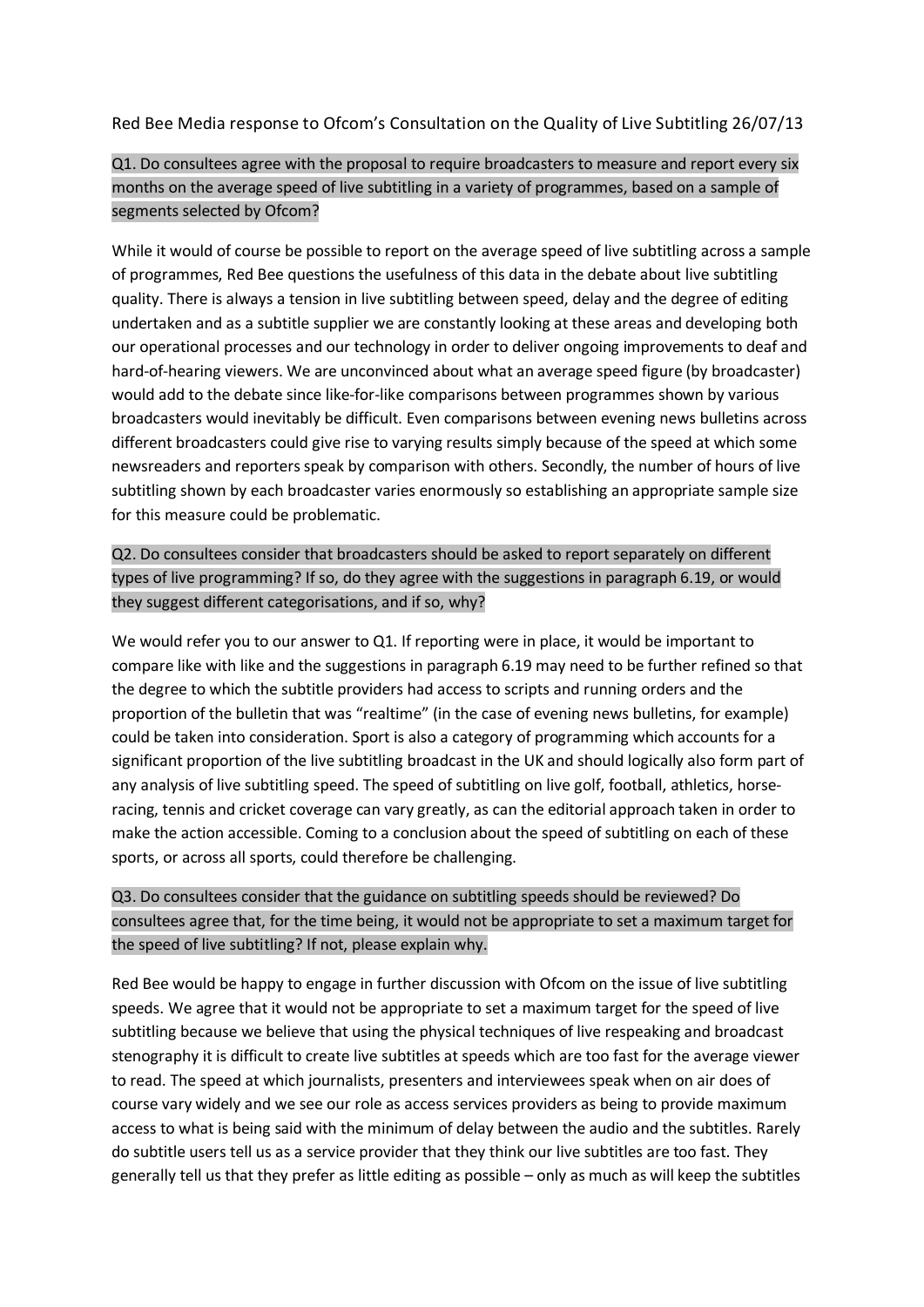reasonably in synch with who is speaking on screen and with the pictures. While we agree with Pablo Romero-Fresco's point that using subtitles should not turn watching television into a reading experience, some of the fastest sections of speech to subtitle can be during live news interviews or debates where the primary focus for hearing viewers is on what the people are saying rather than the images in the background. Thus the degree to which a deaf viewer's attention is focused on the visual aspects of what's on screen will vary according to the type of live programme being subtitled. We think that Ofcom's existing guidance on live subtitling speed, namely that "dialogue which would require subtitles faster than 200 wpm would be difficult for many viewers to follow" continues to be fit for purpose and that setting a maximum target could lead to both an undesired increase in subtitle editing and increased subtitle latency on certain programmes.

### Q4. Do consultees agree that it would not be appropriate at this stage to set a maximum target for latency? If not, please explain why.

Red Bee agrees that it would not be appropriate to set a maximum target for latency. We feel that Ofcom's guidance on latency in Annex 4 to the Code on Television Access Services is still helpful and it is our experience that broadcasters and subtitle providers work effectively together in this area to ensure that latency is kept to a minimum.

#### Q5. Do consultees agree with the proposal to require broadcasters to measure and report every six months on error rates, on the basis of excerpts selected by Ofcom from a range of programmes?

As a supplier of live subtitling services to a number of broadcasters, Red Bee feels that robust mechanisms are already in place contractually between ourselves and our clients regarding live subtitling accuracy. In addition, we have rigorous internal monitoring processes which measure the live accuracy rate of every subtitler every month as well as stringent procedures around error correction and error reporting. And we have a detailed programme of continuous improvement in place, the cornerstone of which is our new live subtitling system, Subito, which is designed to drive up live subtitle accuracy through the use of Nuance's Dragon Naturally Speaking software and Stenograph's Case CATalyst product, greater integration with newsroom systems and the increased use of block subtitles on scripted live or late-delivering pre-recorded programmes. We feel that it is not for Red Bee to express a view on whether Ofcom should or should not require broadcasters to report on error rates – that is a matter for the broadcasters to comment on.

## Q6. Do consultees have any views on the advantages and disadvantages of scrolling versus block subtitles for live-subtitled programmes? Taking account of both the advantages and disadvantages, which approach would consultees prefer, and why?

Red Bee is of the view that block subtitles are preferable to scrolling subtitles and should be used wherever possible. In live programmes which contain scripted elements, the aim should be to deliver those scripted elements to viewers as block subtitles. And certainly on very late-delivering prerecorded programmes, cued-out block live subtitles give viewers far more effective access to certain genres of programming than scrolling subtitles. However in realtime subtitling, for example live news interviews, live sports coverage, etc, respeaking or steno-ing straight to air as blocks carries with it an inherent additional delay. For realtime subtitling we therefore feel that scrolling subtitles provide better access.